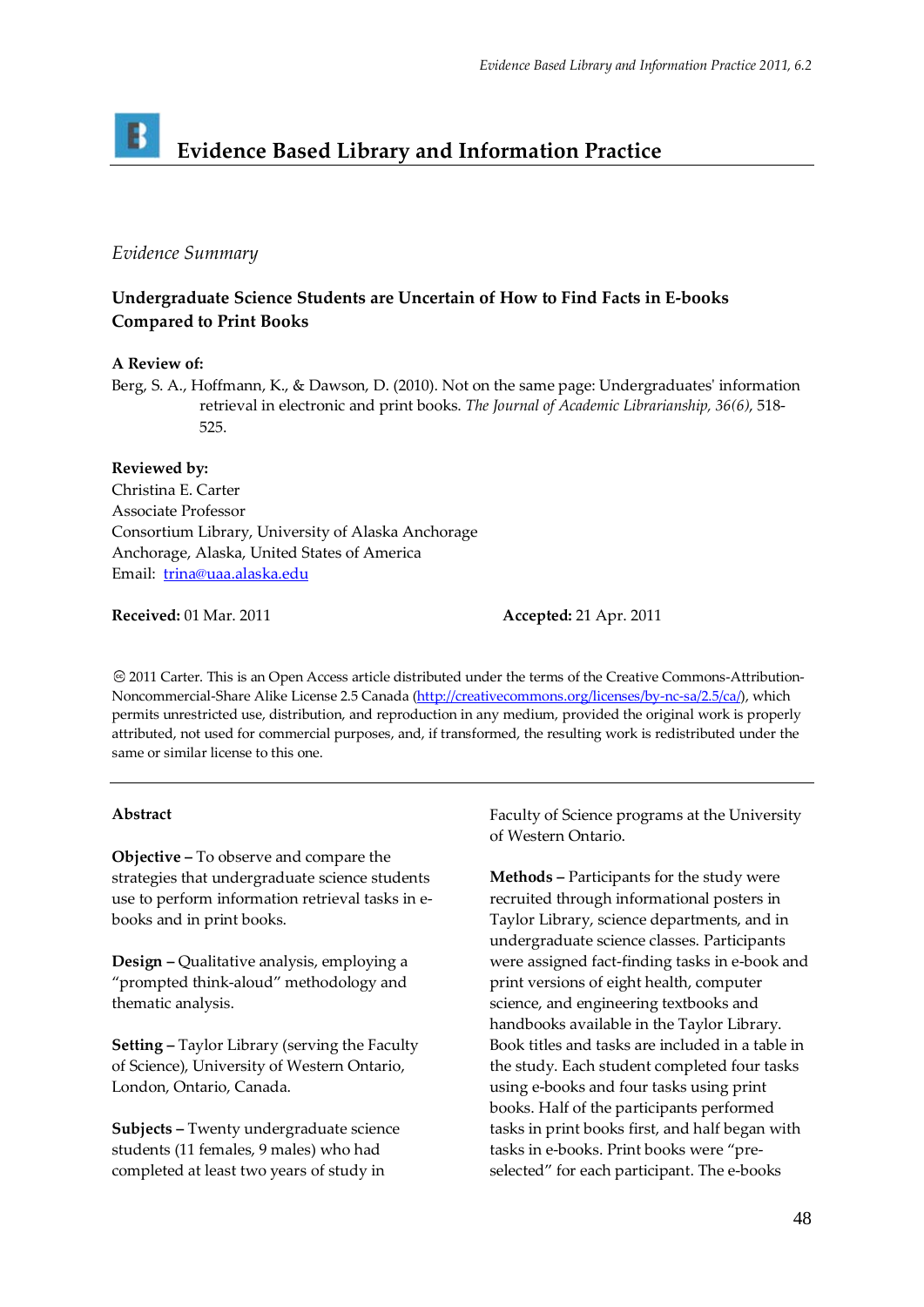were all from the same platform: Electronic Book Library. Participants were provided with a laptop computer to access the e-book versions, and a list of questions or facts to locate within each book. Following the methodology of Cotton & Gresty (2006), one researcher prompted students to verbalize actions while performing assigned tasks. A second researcher captured audio and video of the laptop screen as students individually conducted their e-book searches. A third researcher took notes on each session. An exit survey was given to each participant, asking about previous use, knowledge, and attitudes towards e-books. Thematic analysis was then used to examine the collected data.

**Main Results –** Researchers identified four major themes from the data with regard to use of print versus e-books: linear/non-linear strategies; tangible/intangible aspects of books; met/unmet expectations; and transferable/nontransferable behaviours. Researchers found that participants tended to search print books in a linear fashion, whereas they approached e-books non-linearly. Physicality and familiarity with print books helped participants more readily find answers, compared to e-books, where students tried less successfully to mimic techniques used in print books to locate requested information. Participants used indexes in print books, versus e-books where they did not quickly identify the e-books as having them. The students expected that the e-books would behave as other web-based/online sources or search engines would (such as Google books), and commented that they did not. Transferable actions between print and ebooks included developing and using keywords for searching.

**Conclusion –** The authors of this study found that student participants did not know how to navigate the e-books presented to them compared with their print counterparts. There was a lack of awareness on the part of participants about e-books in general: the students were unaware that e-books were available through the library catalogue; they did not know that e-books have indexes as

print books do; and did not know the differences among platforms offered by the library. All of these facts point to the importance of user education. The authors note the importance of testing of e-book platforms by students, faculty, and librarians prior to committing to purchase particular platforms. The authors note that more research is needed on user interaction with ebooks, how e-books are used to assimilate information, and how groups other than undergraduates search e-books.

### **Commentary**

The library literature gives many examples of think-aloud protocols in usability testing of library websites, databases, online catalogues, and other online library tools. Its use here for studying how e-books are searched is notable and very timely (see also Hernon, Hopper, Leach, Saunders, & Zhang, 2007).

This is a qualitative study, yet there are some issues with controls: 12 of the 20 students reported having used e-books in the past, leaving eight whose use of e-books prior to the study is either absent or unknown. Should novices versus those with some experience in the use of e-books have been studied separately? The authors don't explain what a "convenience sample" is, (though it generally refers to a nonprobablistic sample of individuals selected from the population at hand) or precisely and convincingly how they determined that the 20 participants met the "point of saturation" (p. 520). The authors stated that science students are regular users of e-books, and yet none of the students had used the Electronic Book Library platform. Pilot testing of the methodology is not described. The rationale both for book titles chosen and the eight retrieval tasks students were asked to conduct is not given. Demographics collected (including ages of participants) and exit survey questions and summary of answers are not included.

As the authors note, science students are not necessarily representative of undergraduates